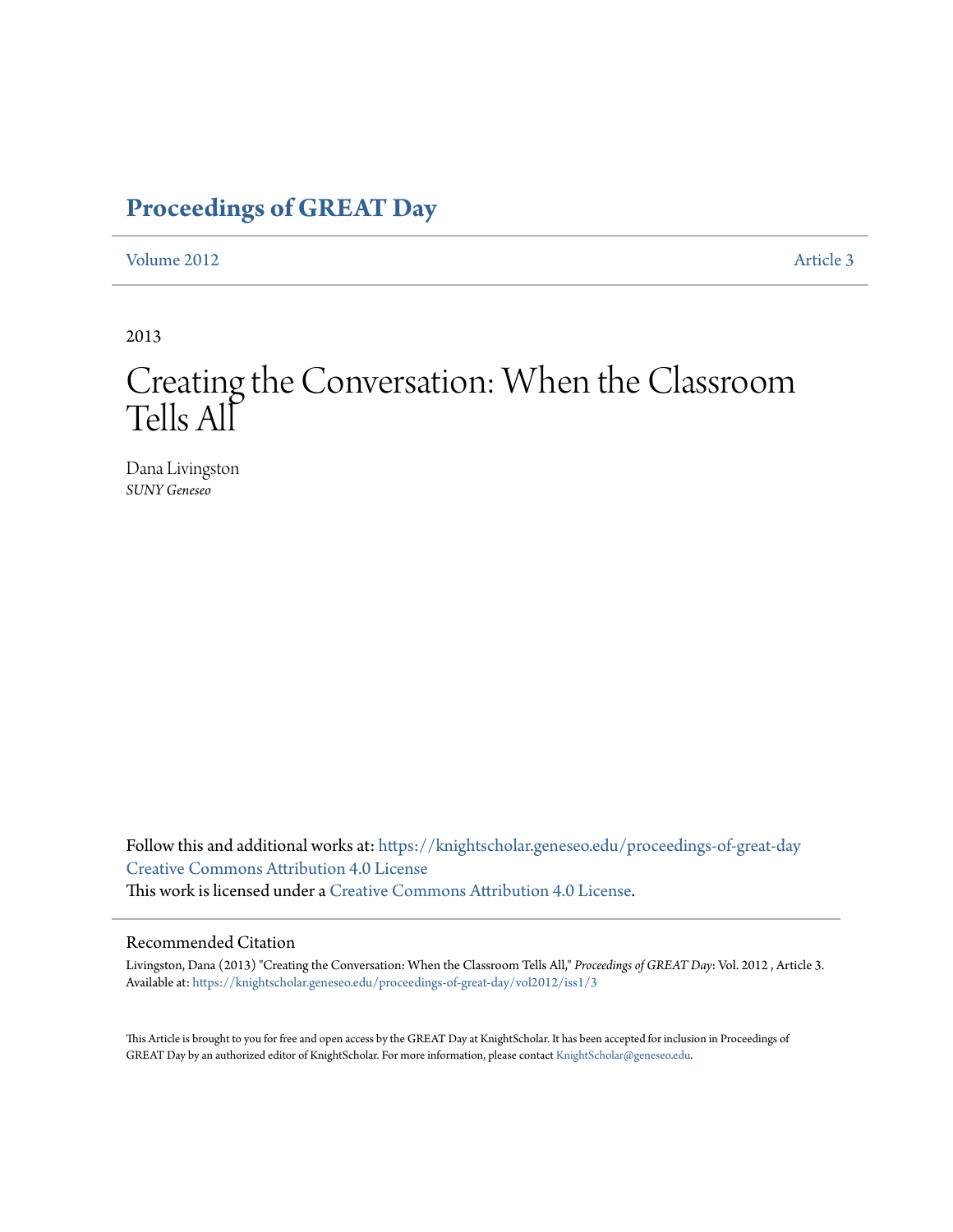## **Creating the Conversation: When the Classroom Tells All**

Dana Livingston

As students of color became middle class, the criticism of persistent American racist practices declined. In a mid-level sociology course originally designed to empower black women students' evidence of discomfort, using materials that challenged racist practices, provoked a redesign of the course structure. This allowed for in-depth understanding and acceptance of history and the present day. Giving access to the ways that racism is viewed in America, a number of texts were reviewed and discussed throughout the course that expanded upon the idea of there being only one black America. This journal will present the analysis of the interaction between the twenty-one students of the State University of New York at Geneseo's sociological course Black Women in American Society. Furthermore, their research project and the redesign of the 2011 fall semester course, which implemented a new classroom approach by creating a space in which discursive connections, brought social transformation of academic institutions.

### **Student Demographics**

In the State University of New York at Geneseo, only a handful of courses are offered that focus on the history of African Diaspora and the effects it has had on the current racial practices of the United States. These courses intend to expose what textbooks neglect and open the minds of all students to create a safe haven for discussion and interactions. The 201 sociology course Black Women in American Society consisted of twenty two students; five African American students, three Asian students, one Hispanic student, and twelve Caucasian students; one of them the only male in the course. All the students ranged from freshman to seniors. All students came from different states and cities of origin; metropolitan cities, small rural towns, and suburban communities. The economic status of the students ranged from lower class to upper-middle class. At the start of the semester the students were asked two questions; "What does it mean to be black?" and "What does it mean to be white?" the stereotypical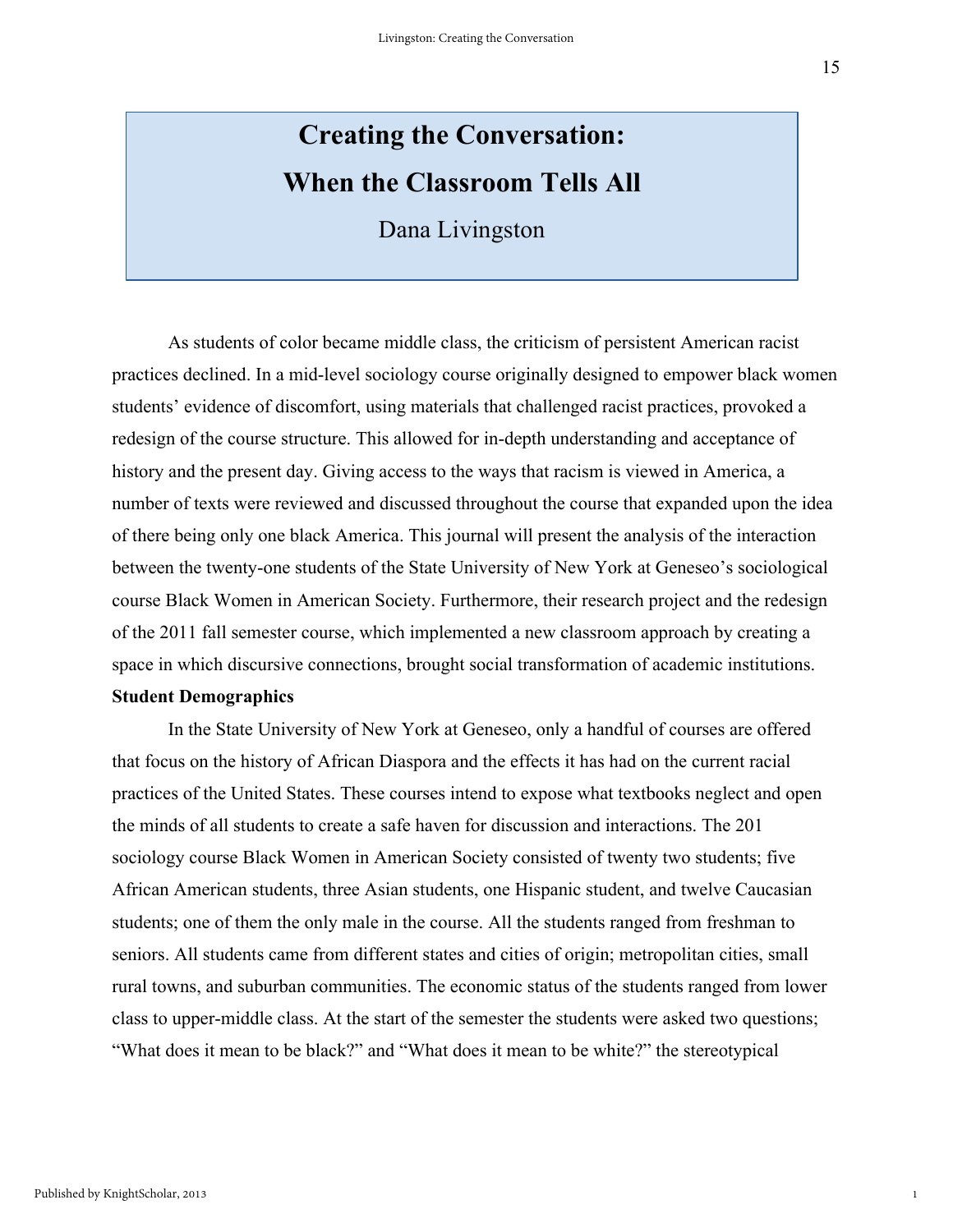16

answers highlighted the link between experience and consciousness, thus, paving the way for course reform.

### **Course Texts**

Course (reading) material was assigned by Elaine Cleeton, Ph.D, professor of the course and an Associate Professor of Sociology at the State University of New York at Geneseo, who has been with the university since 1997. Having previously taught this course, Dr. Cleeton assigned the reading material each semester with the course focus being black women and their status in the United States. The texts paved the foundation of the study of education, law, family, and the social norms that support the majority. The required texts included Michelle Alexander's *The New Jim Crow: Mass Incarceration in the Age of Colorblindness,* Pablo Freire's *Pedagogy of the Oppressed*, Janell Hobson's *Venus in the Dark: Blackness and Beauty in Popular Culture,* Beverly Guy-Sheftall's *An Anthology of African-American Feminist Thought*, and Eugene Robinson's *Disintegration: The Splintering of Black America.* Robinson's *Disintegration* provided the groundwork to the students' research project "but I'm not a racist..." modeling Theorist Dorothy Smith's Institutional Ethnography which explores the relationship between two parties beginning with interviews and observations of everyday performance to discover America's racial stance. Robinson discusses the class division of black Americans generation gap, stating that instead of one black America there is now four (Robinson 2010):

- 1. Mainstream middle class
- 2. A large abandoned minority
- 3. A small transcendent elite
- 4. Two newly emergent groups: individuals of mixed race and immigrants.

Each student interviewed a friend or family member with a list of questions the class developed as a whole, using all texts that covered areas of racial emergence; socio-economic class, education, the law, and current stereotypes which were to be presented at the college's annual research symposium.

### **Beginning of Semester Student Interactions**

New semesters equal a new group of students who come together to discuss the subject being studied, which for a course like Black Women in American Society, could be considered uncomfortable to those who are not used to talking about race; its history and present day.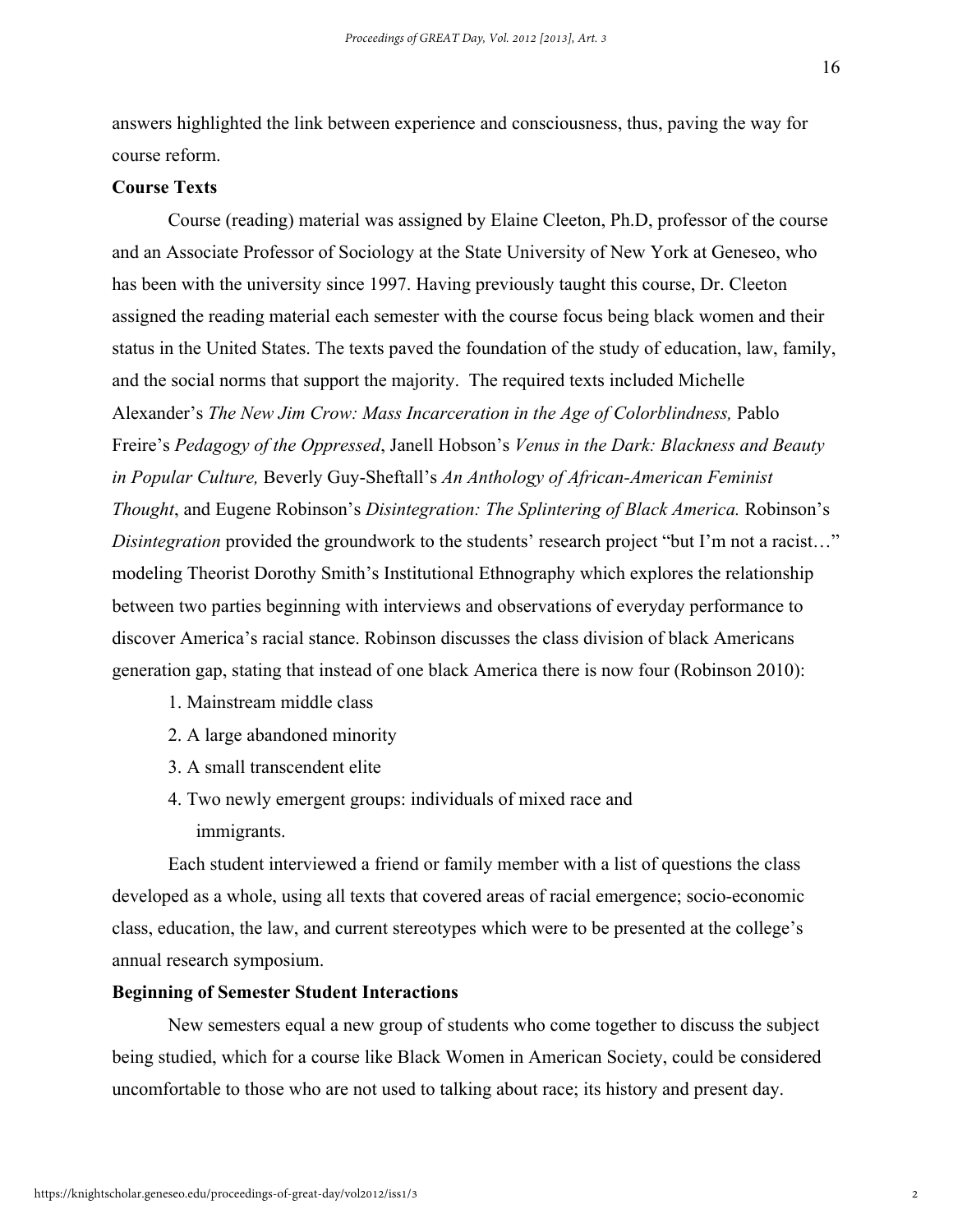17

Entering the "colorblind" era and making sure that the United States is "politically correct" when discussing race acts as a shelter from the uncomfortable conversation. Therefore, it was no surprise to witness the lack of verbal communication.

Learning is hard to do without emotion; consequently, the lack of emotion gave no way for the class to grow together. The classroom structure consisted of a circle, where each student faced the center. This was done with the hope that students would be more likely to interact. Each class, there were assigned readings that would be discussed; the conversation was left open to relate the text to whatever the students wanted to.

For example, on September  $14<sup>th</sup> 2011$ , the class discussed the text of Eugene Robinson's *Disintegration: The Splintering of Black America*. Robinson believes there is no longer one black America and the problem no longer lies in the fight to "overcome"; it now lies in the individuality of reaching the American Dream. The stereotype of black people sticking together is diminishing; many are trying to deviate from the negative connotation and stereotypes that are assumed to come with black America. The attempt to get a group of students, the majority of who did not know each other, or never had to discuss subjects like this was demanding.

When considering the discussion of challenging text and the force the classroom setting put upon the students, many still did not engage in conversation. A hypothesis was developed as to why the students did not speak:

- 1. The students did not want to say something offensive
- 2. The fear of not being politically correct
- 3. Not being able to relate to the text
- 4. Believing they did not have the right to say anything.

Without discussion, the students were not able to determine if they were in a comfortable setting, one in which they could freely discuss their opinions and thoughts. "Without dialogue, there is no communication, and without communication there can be no true education" (Freire 92-93). Therefore, something had to be done to create this setting.

### **Questions We Asked Ourselves**

Ms. Patricia Gonzalez, a counselor for the Access Opportunity Program, a program designed to assist students who were previously under-represented in their earlier levels of education with the transition to the State University of New York at Geneseo, joined us in our goal to implement a new classroom design. Before we could begin, we had to ask ourselves a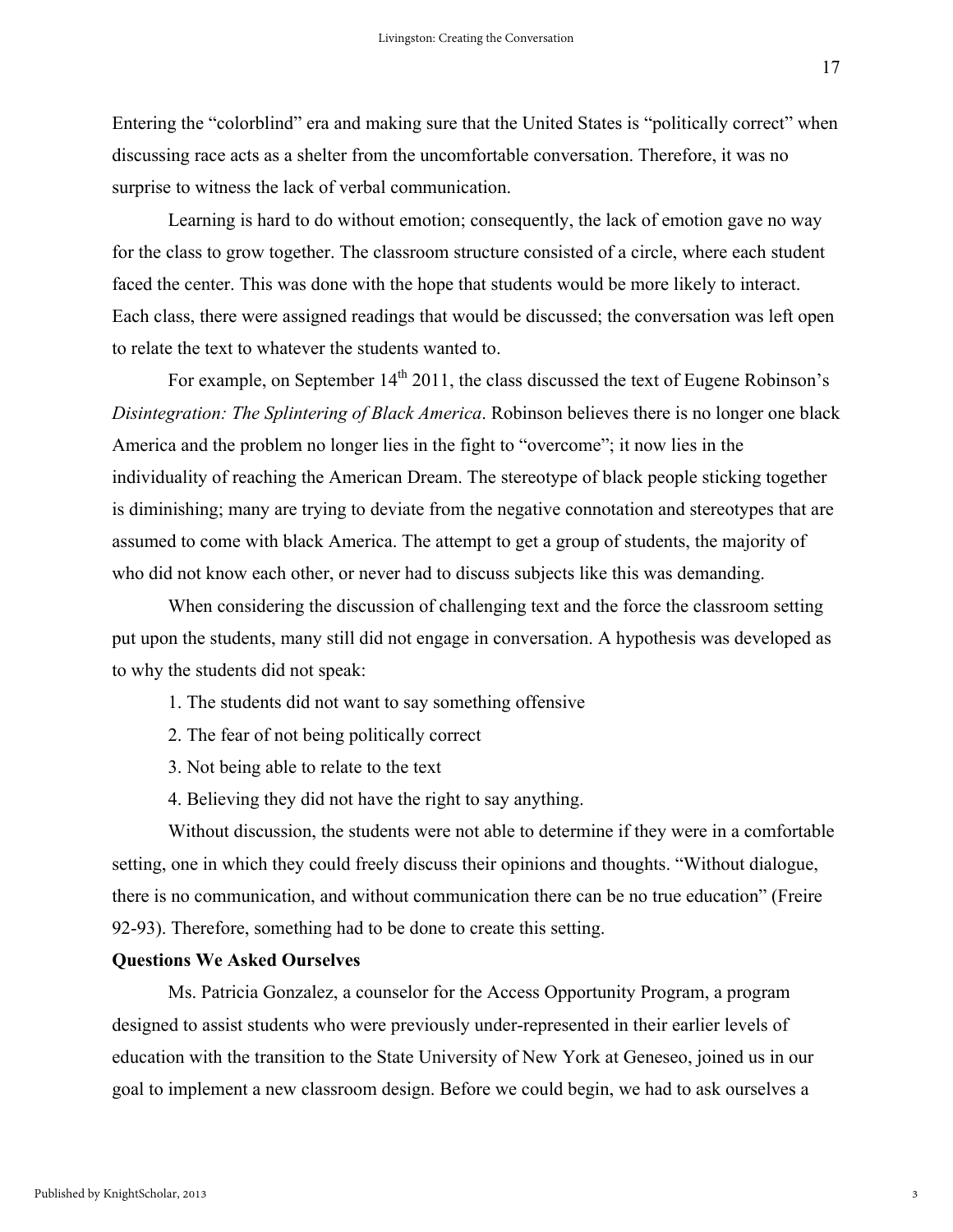series of questions before planning a course reform; how is knowledge produced and how, then, do we engage our students in consciousness rising?

Our goal was to implement pedagogy from a dialogical perspective while having the students develop their own educational experience; by teaching and learning through each other.

### **Course Reform**

Dialogue is key. Dialogue:

- 1. Is an act of love
- 2. Cannot exist without humility
- 3. Requires intense faith in humankind
- 4. Engages the dialoguers in critical thought.

This resulted in the use of a strategy called "concentric circles." This provides a "here and now" experience which fully engages the students with the material. The structure was intended to generate development in communication between the students in a cultural critique of racism and sexism.

"Concentric Circles" involved two circles of chairs, one circle inside the other. All the chairs of both circles face each other so each student would face the student in front of them. One student was to ask a question, comment on the answer of the other student, and then answer the question themselves.

The conversation and questions of this activity were used to create questions for the students' research project and create the comfortable setting in which students could talk among themselves, getting to know each other with the hopes of increasing consciousness and class discussion.

As a result of this activity some of the questions the students asked were used in their interviews:

1. Do you feel there is a lack of diversity at Geneseo? Is it changing?

2. Do you think race/class affected how we responded to Hurricane Katrina?

3. Do you believe that the black community still has common ground even if race is the only thing that seems to unite them? What about Blacks of mixed race or immigrants? Do cultural beliefs, such as food or religion also come into play?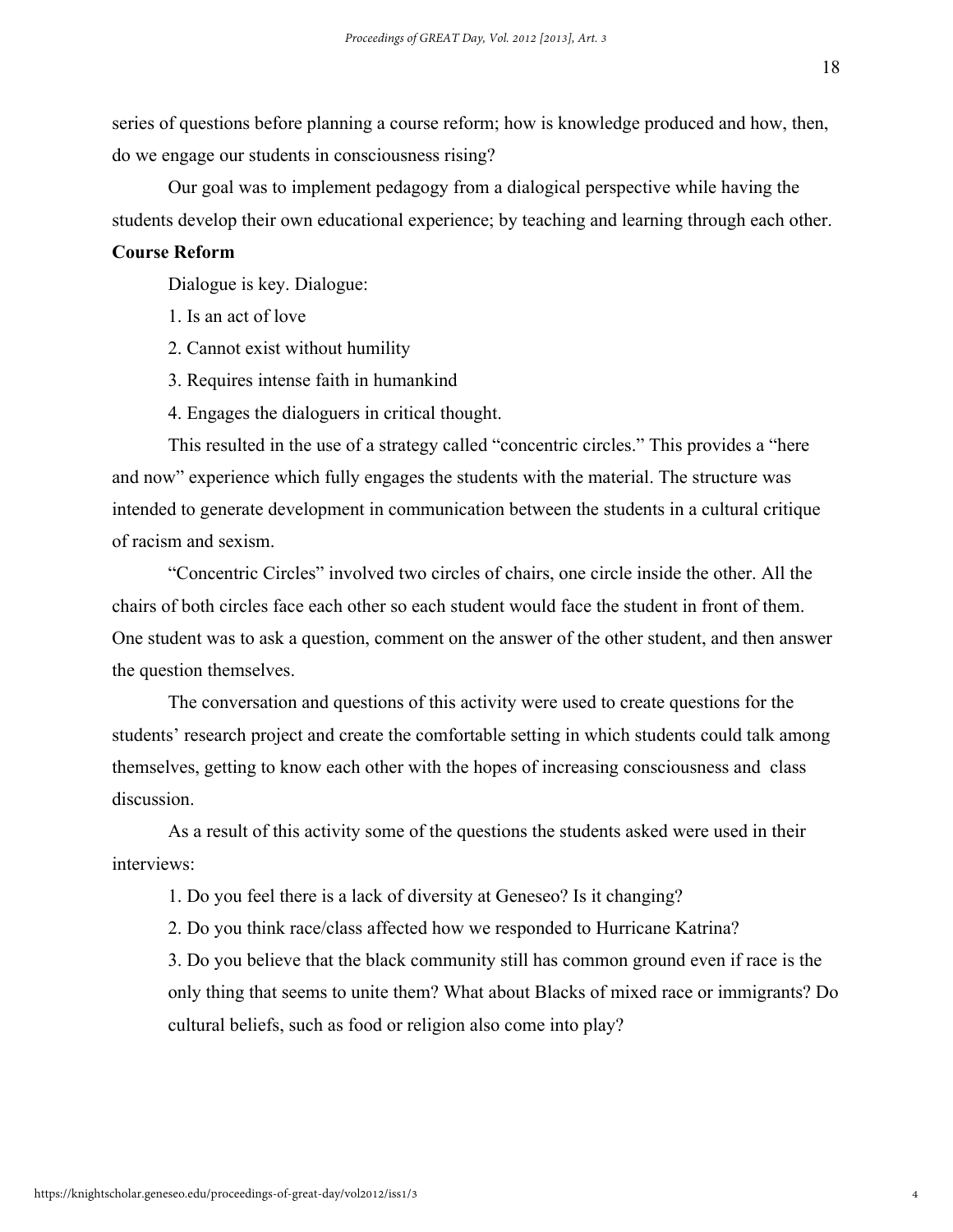These questions proved their consciousness and awareness for the issues and topics in the readings.

### **What the Classroom** *Now* **Tells**

This activity proved to be successful in acknowledging consciousness and creating a comfortable environment for students to engage in conversation of challenging texts throughout the remainder of the semester. At the end of the semester we were able to freely talk with the students and all students shared personal stories, experiences, and opinions. We were able to grow together as a class.

To take a course and be able to leave with a positive academic and social experience is what true education is all about. For some students this course was the first encounter they have ever had with a diverse group of students. In lieu of this the level of engagement and eagerness to make change as a result of our activities and discussions was an amazing accomplishment. Thus, it is prevalent to share our concept, activity, and accomplishment with others so together we can break racial barriers.

By Dr. Cleeton, Ms. Gonzalez, and I sharing our research and classroom experiences at New Orleans University's Race Gender and Class Conference in New Orleans, this gave way for this research to be further examined and provide an example of what dialogue does in an academic setting.

It takes communication and faith in humankind to learn from one another and make change happen.

### **Works Cited**

Alexander, Michelle. *The New Jim Crow: Mass Incarceration in the Age of Color Blindness.* New York: The New Press, 2010. Print.

Guy-Sheftall, Beverly. *Words of Fire: An Anthology of African-American Feminist Thought*. New York: The New Press, 1995. Print.

Freire, Paulo. *Pedagogy of the Oppressed.* New York: Continuum, 2002. Print.

Hobson, Janell. *Venus in the Dark: Blackness and Beauty in Popular Culture.* New York: Routledge, 2005. Print.

Robinson, Eugene. *Disintegration: The Splintering of Black America*. New York: Doubleday, 2010. Print.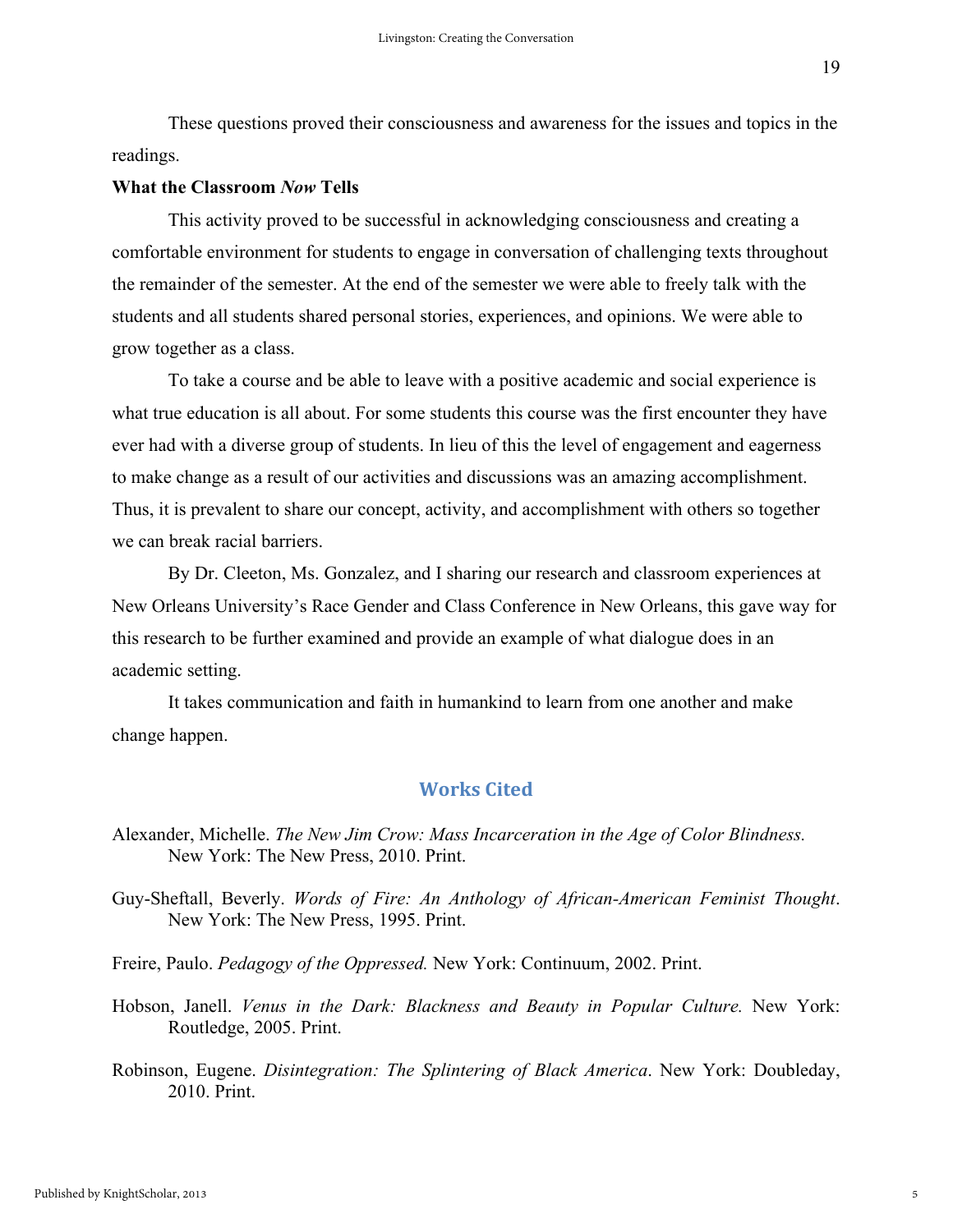# Creating the Conversation: When the Classroom Tells All

Elaine Cleeton, Ph.D. Patricia Gonzalez Dana Livingston *State University of New York at Geneseo*

• "... [T]he dialogical character of education as the practice of freedom does not begin when the teacher-student meets with the student-teachers in a pedagogical situation, but rather when the former first asks herself or himself what she or he will dialogue with the latter about." (Freire, 93)

# Creating the Conversation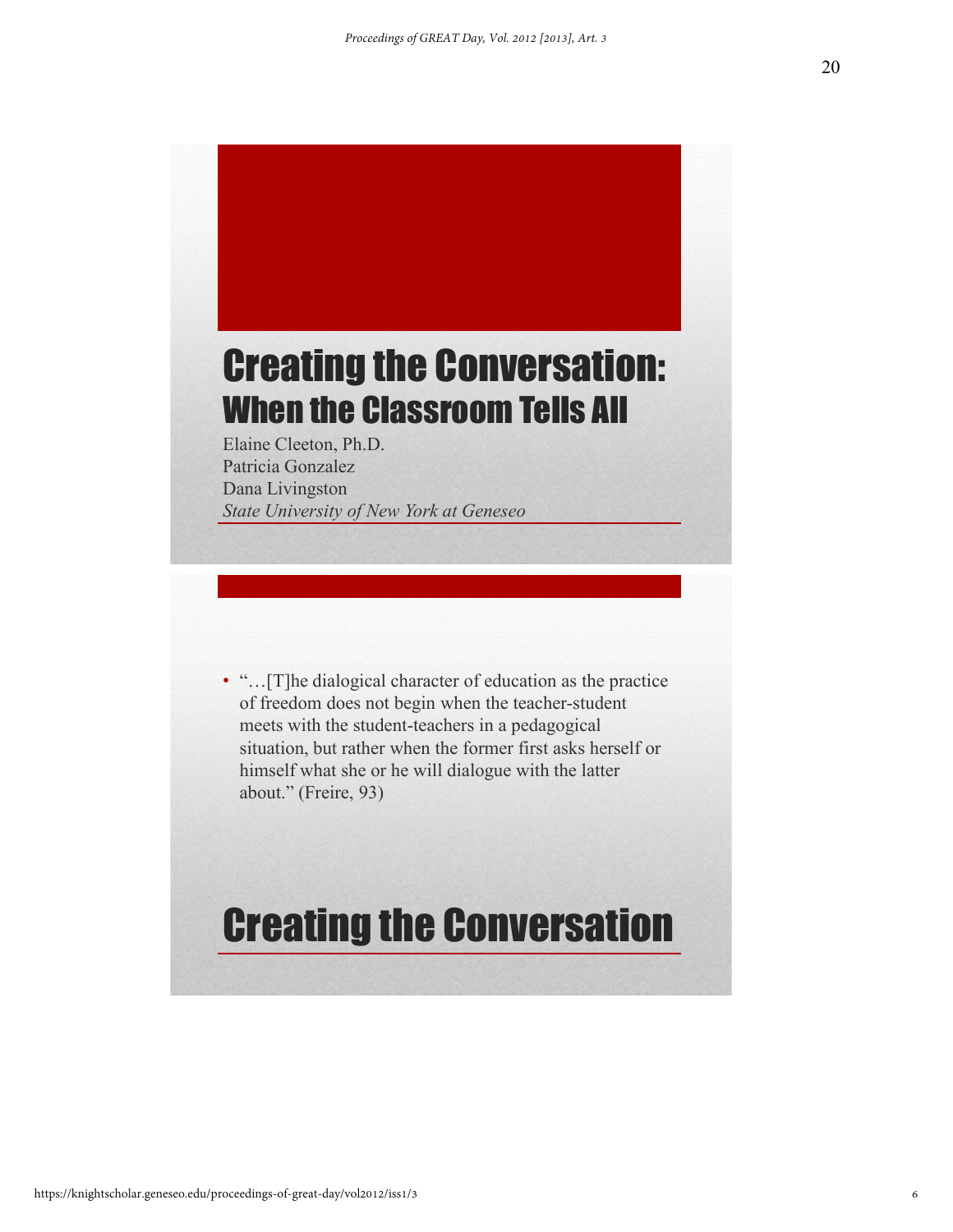- How is knowledge produced?
- How, then, do we engage our students in consciousnessraising?

## Questions We Asked **Ourselves**

• "This pedagogy makes oppression and its causes objects of reflection by the oppressed, and from that reflection will come their necessary engagement in the struggle for their liberation." (Freire, 48)

## Facilitating **Consciousness**

21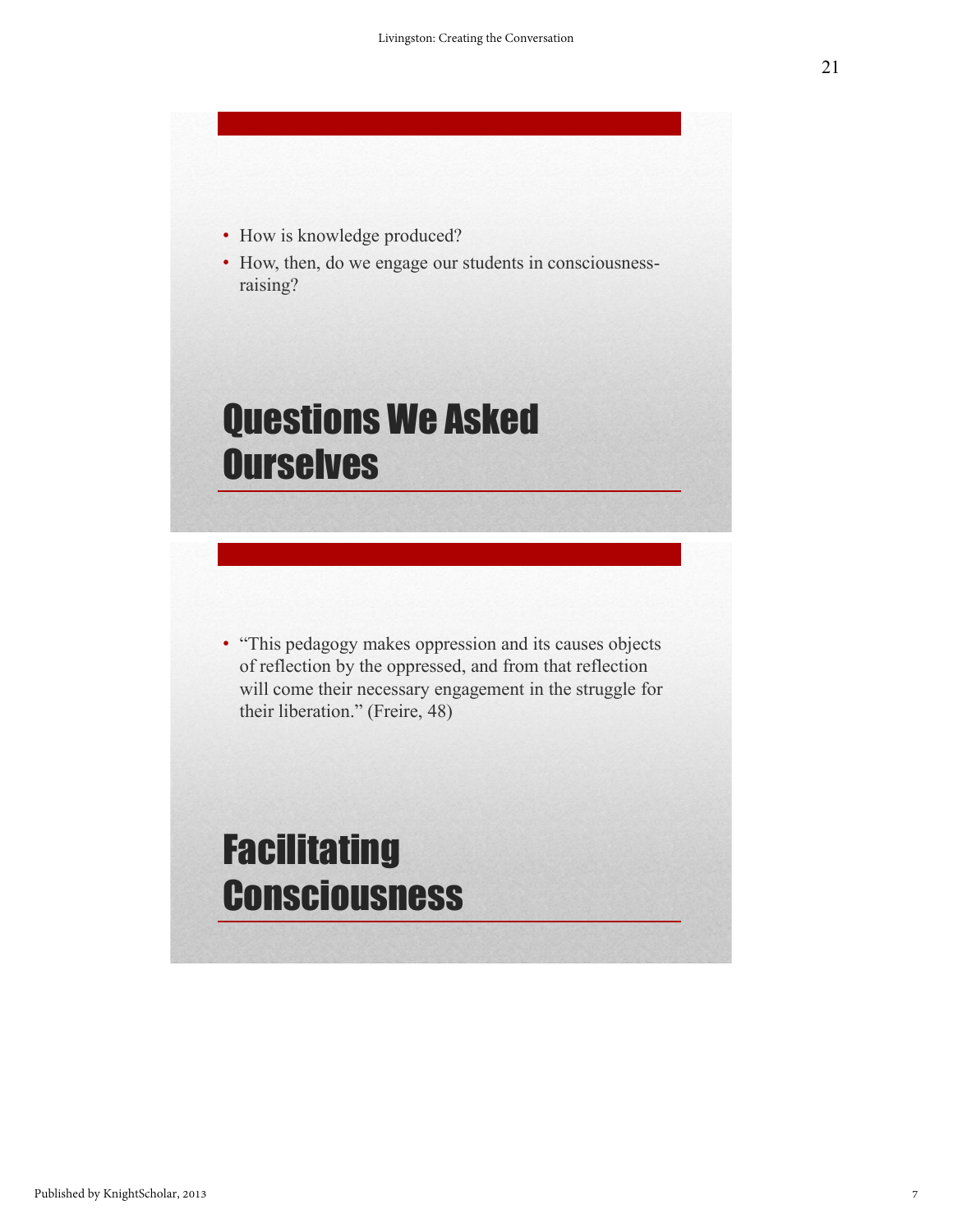- Is an act of love
- Cannot exist without humility
- Requires intense faith in humankind
- Engages the dialoguers in critical thought

## **Dialogue**

- Objectives:
	- To provide a "here and now" experience
	- To fully engage students with the material

## Concentric Circles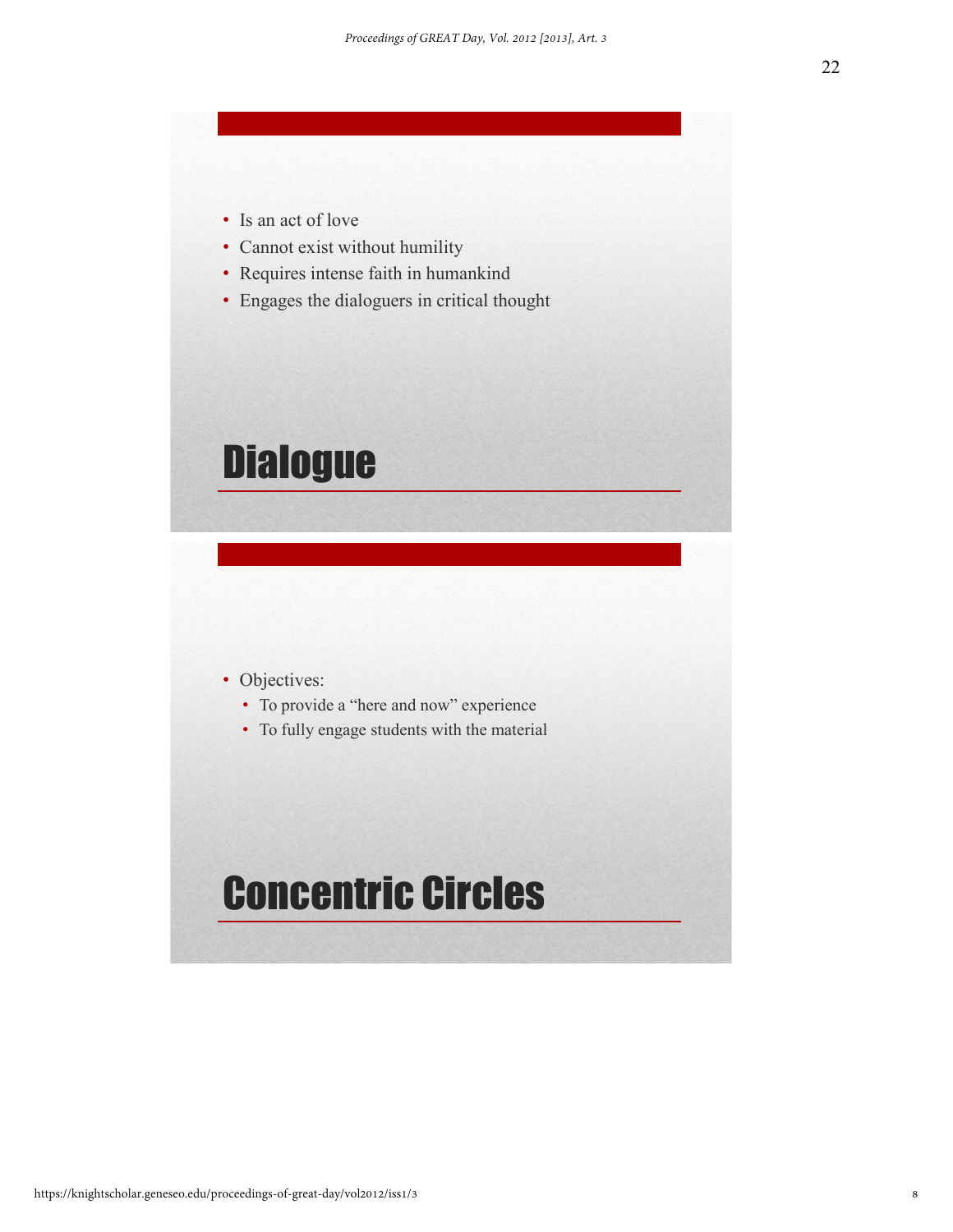- Class research project
- Eugene Robinson's Disintegration: The Splintering of Black America
- Ethnographic open-ended interviews
- Research report

## Course Structure and **Content**

- Have you ever felt out of place because of your race?
- Where did you grow up? Were you in the majority or the minority?
- Do you feel that there is a lack of diversity at Geneseo? Is it changing?
- What have you experienced with class/race that made you uncomfortable?
- Do you think race/class affected how we responded to Hurricane Katrina in New Orleans?
- How is the mixed race perceived? Should Obama be considered the first Black president even though he is half white as well?
- Do you believe that the Black community still has common ground even if race is the only think that seems to unite them? What about Blacks of mixed race or immigrants? Do cultural beliefs, such as food or religion, also come into play?

## Questions the Students Asked